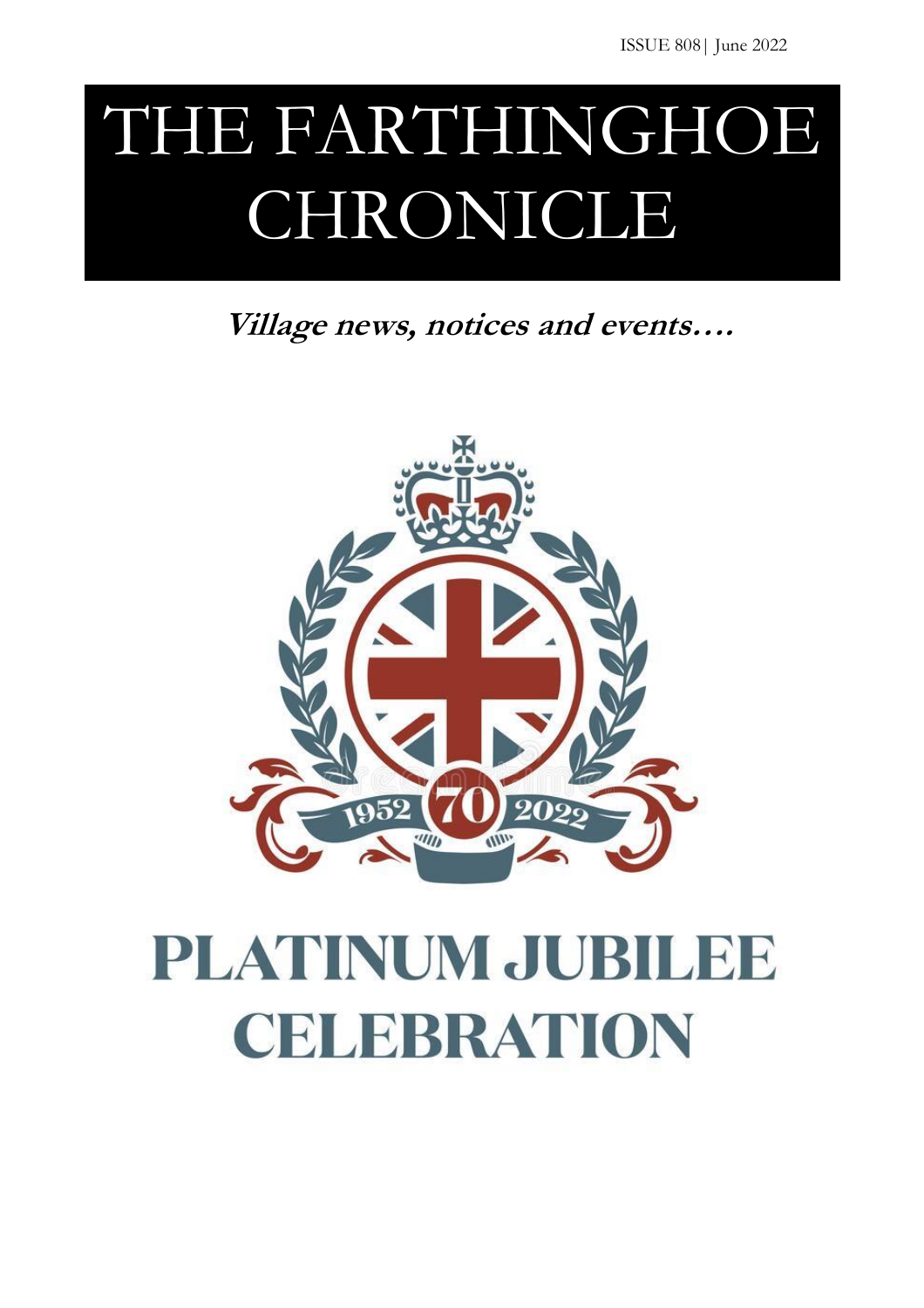### **USEFUL CONTACTS**

#### **County Councillor**

Rebecca Breese 01280 709976

**District Councillor** Rebecca Breese 01280 709976

**Clerk to the Parish Council** Dave Weston Tel: [07920 888250](tel://07920%20888250/) [clerk@farthinghoeparishcouncil.org](mailto:clerk@farthinghoeparishcouncil.org)

## **Chair to the Parish Council**

Mick Morris chairman@farthinghoeparishcouncil.org

**Website** www.farthinghoeparishcouncil.org

## **Village Hall booking secretary**

Marjorie Morris 07900 590808 Bookings@farthinghoevillagehall.org

#### **Allotments**

Ruth Brittain 07951 755171 Henry Bankes-Jones 01295 710491

**Primary School Head Teacher** Ms Sharon Turner 01295 710406

**Community Police Officers** 101

**Doctors** Brackley Medical Centre 01280 702436 ·

Springfield Surgery 01280 703431

### **Hospitals**

The Horton 01295 275500

#### **Vets**

Croft 01280 703451 Mansion Hill 01295 712110

**The Fox Inn** 01295 713965

**Limes Farm** 01295 711229

#### **Rector**

Revd. Sue Cooper revsue.cooper@gmail.com 01869 810903

#### **SNC Planning Department**

01327 322237 www.southnorthants.gov.uk/ planningapplications

## **Chronicle Editor**

Nick Hunt nicoshunt@aol.com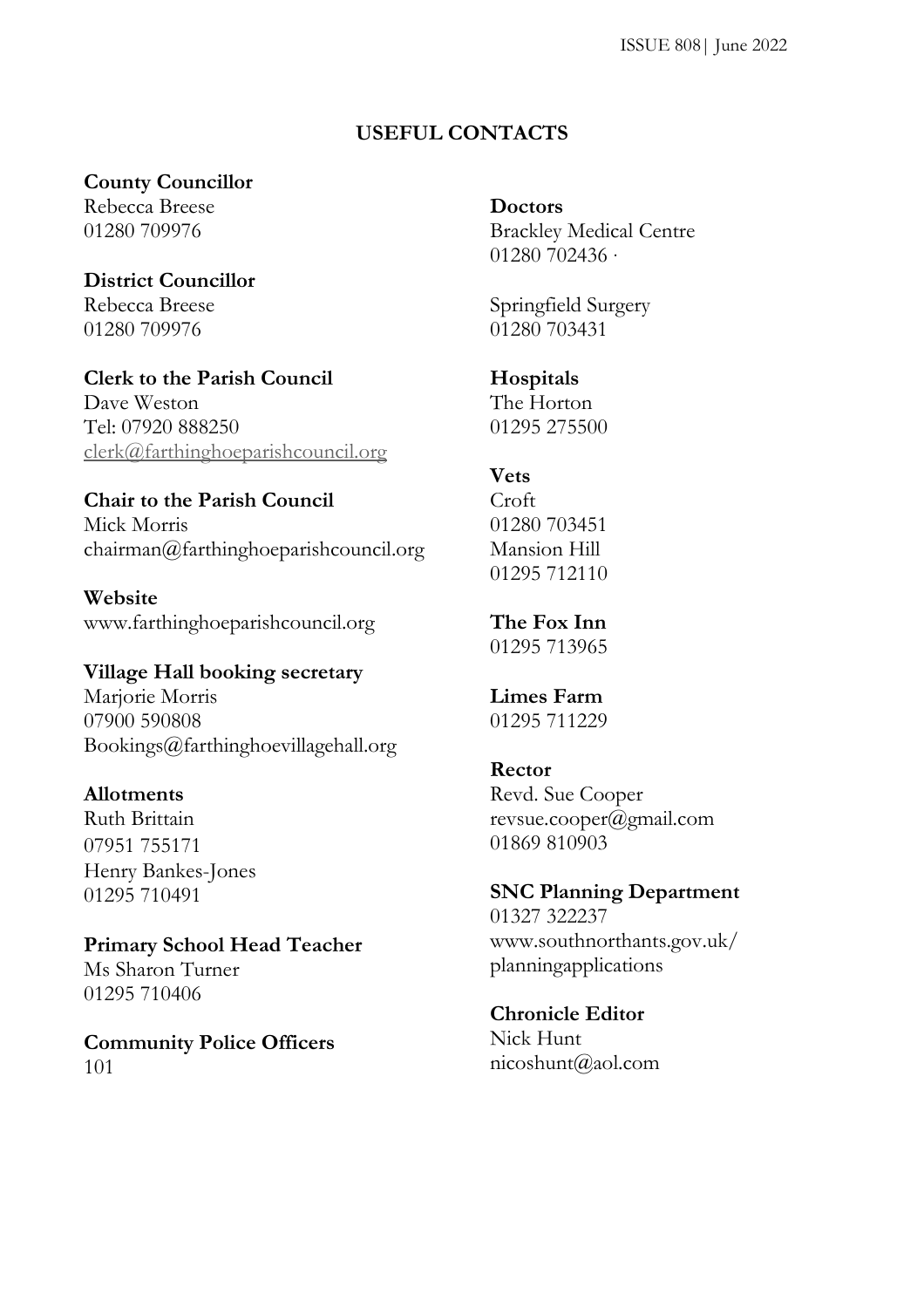## **PASTORAL LETTER JUNE 2022: Revd. Sue Cooper writes**

Dear Friends, as I sit writing this letter the view from the Rectory window is glorious. The garden has exploded into a riot of colour and the flowers and shrubs look wonderful. There is constant birdsong, and the peace and tranquillity has the ability to calm the mind after busy times. There is a poem that says we are closer to God in the garden than anywhere else on earth, and I think that is a good assessment.

June is such a wonderful month. We have traditional events like the Wimbledon Tennis Tournament,  $\&$  we have the longest day on June  $21^{st}$ , better known as the Summer Solstice and the Church will be celebrating Pentecost, which is considered to be "the birthday" of the Church. Everything seems better in the summer, and this year many of the events and festivals that have not taken place over the last two Covid years are now back. Live music is back. Life is back. Hooray!!

This June is exceptional as we are celebrating 70 years of Queen Elizabeth II reign. This really is a glorious event. Our Queen has served faithfully, under God, for longer than any other monarch in our history, and it truly has been a blessing to us that we have had her for so long. Our Queen has a very strong faith, and she has never been afraid to bear witness to God's sovereignty over her rule and reign, as well as over her personal life. We cannot begin to comprehend the challenges and sacrifices she has made over the years in order to fulfil her duty, but it's still easy to forget that she is only human like the rest of us. She has the same hopes and fears for her own family as we do, and like us, she has the same desire and concern to see communities across the land living in peaceful harmony, where children and elderly folk are safe and nurtured. She has the same need to be loved and valued as the rest of us, and none of us will forget the sad images of our Queen sitting alone in St George's chapel in Windsor Castle due to Covid restrictions, as she said farewell to her beloved husband Prince Philip at his funeral last year. She is only human and she suffered like the rest of us during that awful time.

None of us choose the family into which we are born. But all of us are special to God and he desires that we all live lives of purpose and meaning. We are not all born with equal advantage or opportunities in life, but God can certainly open doors and avenues to us that we are not able to access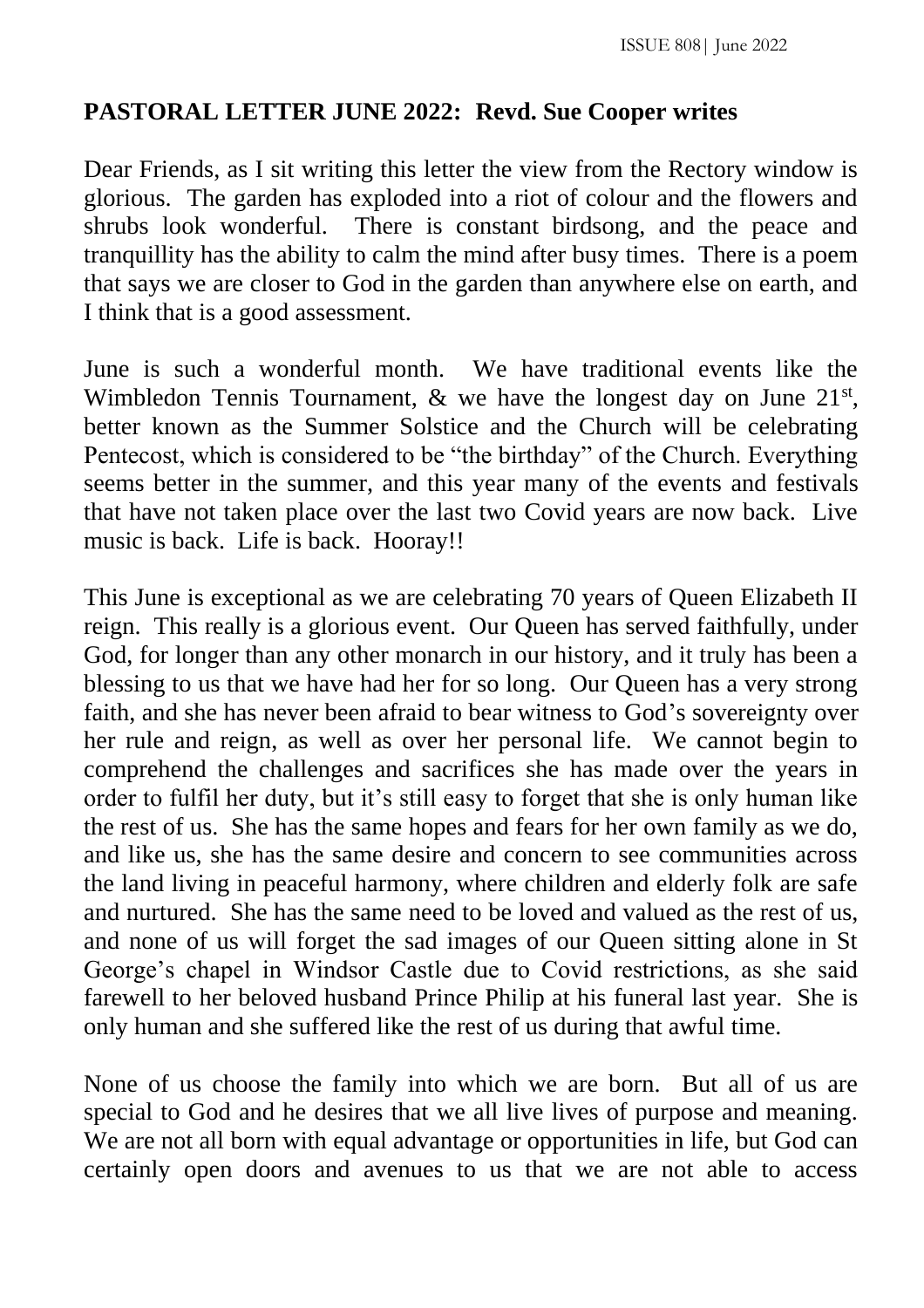ourselves. Queen Elizabeth is very aware of God's hand on her life, and the grace that she has received from him to do the work she has been destined to do, and God's grace is upon all of us who faithfully seek to live our lives under his sovereignty. Our Queen is 96yrs old, and she may have slowed down in recent months but she is still making a difference to the world by her contribution. And like her..no matter how young or how old we are, as long as we have life and breath in us we can all contribute in some way to the betterment of society, and to this world.

I do hope you enjoy celebrating the Queens Platinum Jubilee; it is a once in a lifetime event that we have been truly blessed with.

God bless you all, and God save the Queen.

With love, Rev Sue.

*Psalm 71:17-18 "Since my youth, God, you have taught me, and to this day I declare your marvellous deeds. Even when I am old and grey, do not forsake me my God, till I declare your power to the next generation, your mighty acts to all who are to come."* Amen.



## **FARTHINGHOE REUSE AND RECYCLING CENTRE**

**The Parish Council has received a Press Release from West Northamptonshire Council regarding the reopening of our local reuse and recycling facility:**

*The new operators of Farthinghoe's popular reuse and recycling centre say they are thrilled with the welcome they have received from the local community.*

Lorna Hall and Nick Rodwell, of Ace Reuse Recycling Ltd, took over the running *of the facility in mid-March, following its refurbishment by West Northamptonshire Council.*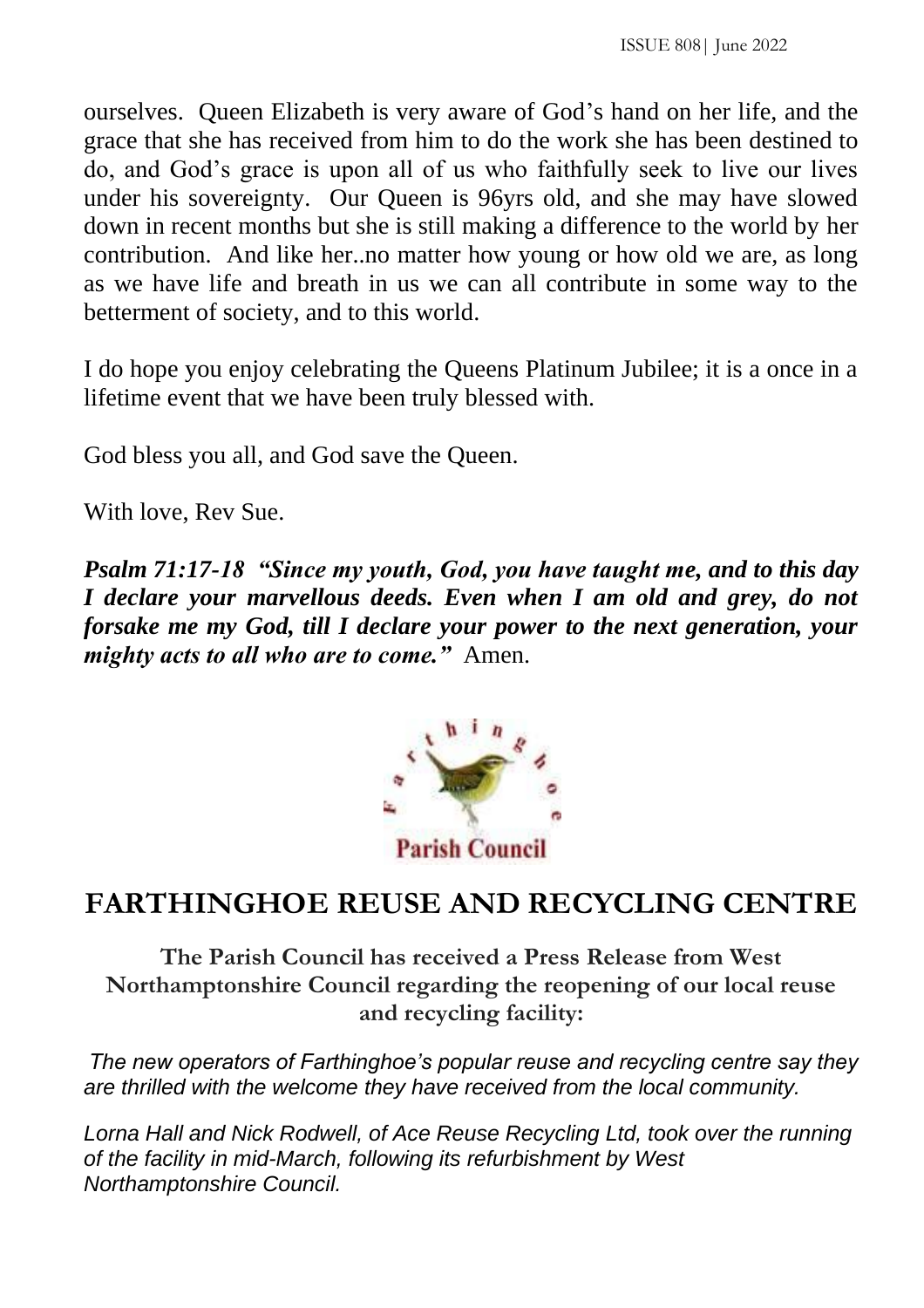*The pair come to Farthinghoe having been successfully rescuing and processing reusable items from Northamptonshire's Household Waste Recycling Centres for the last 12 years, and say they want to maintain the centre's community atmosphere.*

*Lorna said: "One of the first things I learnt following the reopening is how much of a community space this is. Everyone has been so welcoming and pleased that it has reopened. We want to continue that feeling of community and inclusivity, and welcome all people.*

*"The site is teeming with wildlife thanks to the nature reserve. It's a unique spot really, unlike any other recycling centre, so while we have plans to make improvements, such as a new compactor to improve cardboard recycling efficiency, we want the centre to continue to have the same feel it has always had."*

*Lorna and Nick are working with Grow Wild Outreach, a not-for-profit community interest company that supports people with disabilities and mental health challenges to connect with environmental and conservation activities.*

*"We will be supporting Grow Wild through profits made in the reuse shop on site, so we would like to thank everyone for their kind donations so far – it's really been wonderful," said Lorna.*

*"We will also support Grow Wild by offering traineeships and volunteering opportunities on site. We will be employing a sub-contractor to service repair appliances on site, and we also are hoping to offer an apprenticeship this year."*

*The facility, off the A422 Banbury Road, between Brackley and Middleton Cheney, operates five days a week in line with other household waste and recycling centres across the county, closing on Wednesday and Thursday.*

*Open from 9am to 5pm, the site will continue to accept the same range of materials for recycling and reuse as previously.*

*New Facebook and Instagram pages have also been launched to help promote the centre.*

*"It's important to reuse items wherever possible, as it create less waste being sent for recycling or to landfill, said Lorna.* 

*"It also offers affordable items to people with different budgets. The way we consume goods and products has to change, and we need to think more about how we manage our waste.*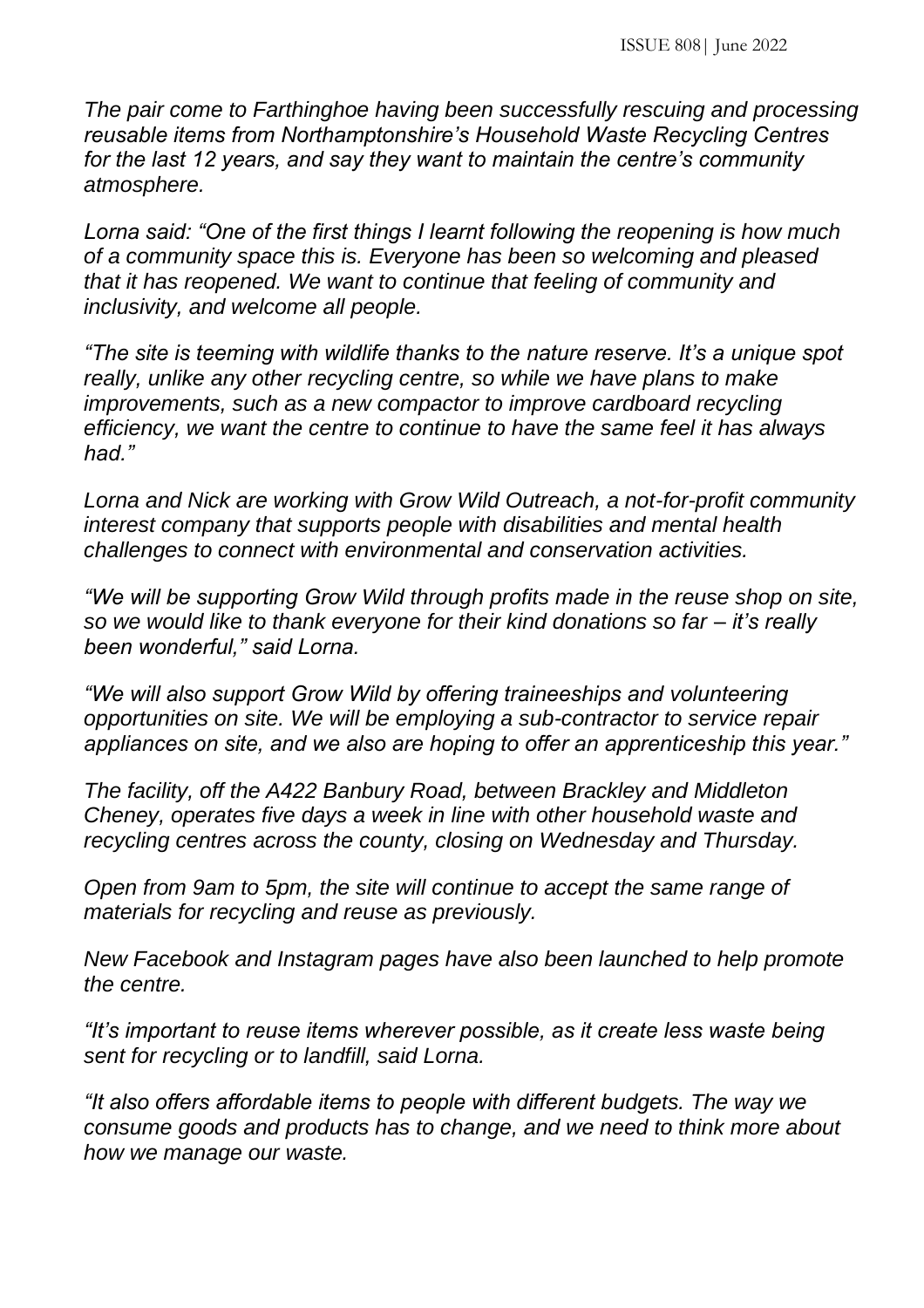*"Nick and I have been in this industry for years, so you'd think we'd have seen it all by now, but we still get the odd surprise at what people throw away!"*

*Councillor Phil Larratt, Portfolio Holder for Environment, Highways, Transport and Waste on West Northamptonshire Council, said: "We're delighted this excellent facility has re-opened and to hear the way the new operators have been welcomed by the local community. I'm sure they will do a fantastic job of running the centre."*



## **COVID-19 UPDATE**

The Parish Council has received the following communication from West Northamptonshire Council:

*"The latest figures show that the drop in COVID-19 case rates has been slowest in the over 70s. Sadly we are still seeing deaths from COVID-19 in Northamptonshire and nationally. As our older population were some of the first to get their vaccinations, along with those who are immunocompromised, it's vitally important to make sure their protection from COVID-19 is topped up, as vaccine effectiveness appears to wane with time. The Spring Booster campaign began in March.*

*Anyone over 75 who got their previous booster around six months ago is invited to get an additional booster dose of vaccine. Residents of older adult care homes are also eligible to receive the Spring booster jab, as well as people aged 12 and over who are immunosuppressed. This additional booster is currently being offered to those at extremely high risk to help minimise the chance of becoming severely ill with COVID-19 and having to be admitted to hospital.* 

*Will you check if loved ones who are older or immunocompromised have had their Spring Booster? Or have been invited but not yet booked an appointment, or taken up the offer? This can be accessed online at [http://nhs.uk/covidvaccine or by calling 119.](http://nhs.uk/covidvaccine%20or%20by%20calling%20119)"*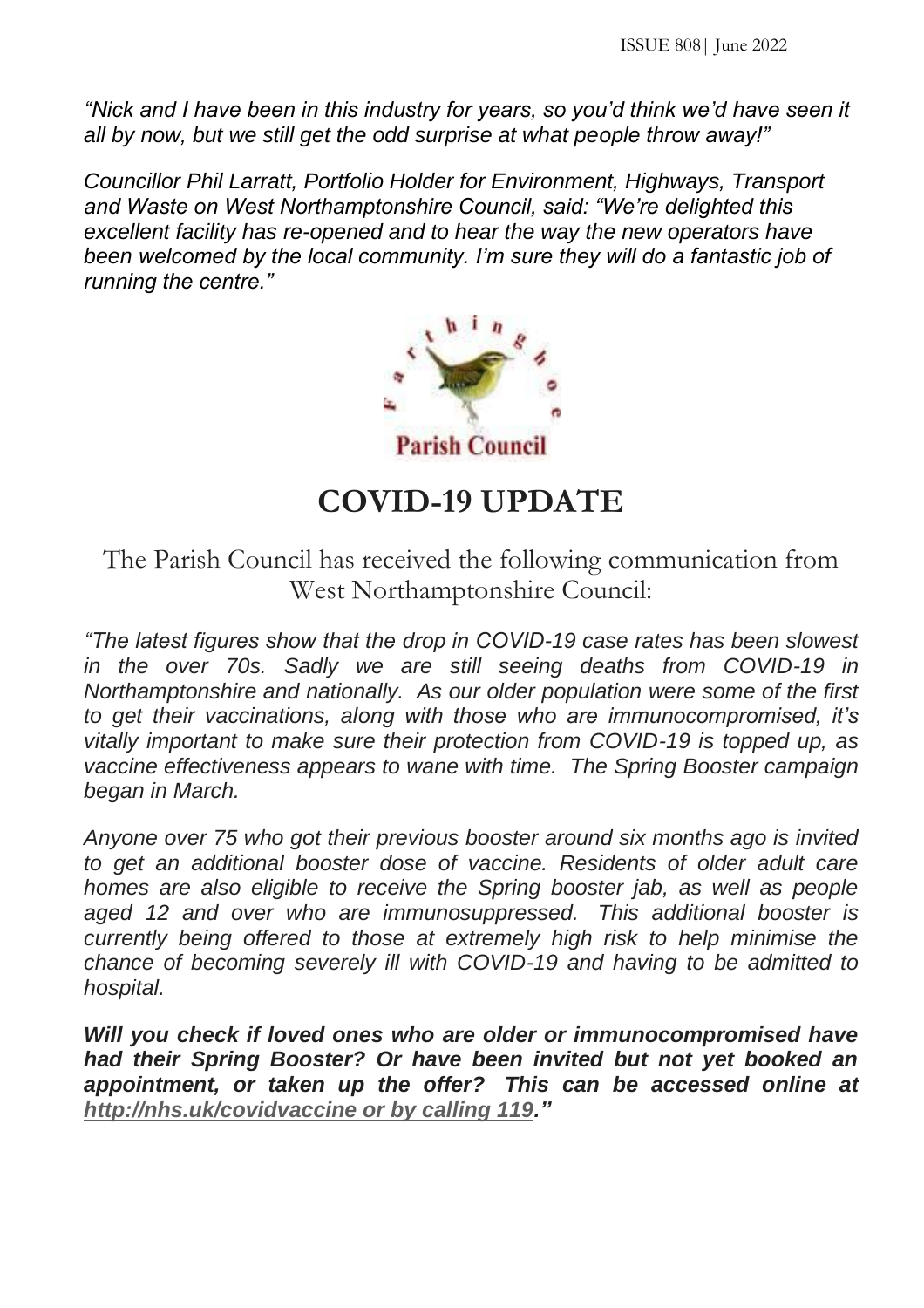## **FARTHINGHOE PARISH COUNCIL**



## **Farthinghoe Parish Council has a vacancy for a Parish Councillor to represent the ward of Steane.**

Expressions of interest are welcomed from anyone who is over 18 years old and has an interest in the community.

As a councillor representing your community you will help keep it a great place to live and work. You will be supported in your role and will be expected to undertake training. You should be comfortable working electronically. You should have a positive outlook and a cando attitude and be willing to work as part of a team.

If you are interested in joining the council, please contact the Clerk, on 07920 888250 email clerk6102@outlook.com or Councillor Mick Morris email chairman@farthinghoeparishcouncil.org for more information.

The Parish Council currently meets in the evening on the second Wednesday of each month in the village hall at 7pm. If you care about your community and would like to help to make a real difference, then why not…

## **Become a Parish Councillor!**

The council is holding a meeting on **8 June 2022 at 7pm**. You will be invited to come along and say briefly why you wish to join the council. There will then be a vote of the existing councillors.

## **WINNERS!**

## **200 Club Winners – May 2022**

 $VII$  2nd  $f_{15}$  No 80 - Joel Pearson 1st £25 No 71 - Duncan Richardson 3rd £10 No51 - Cathy Mellor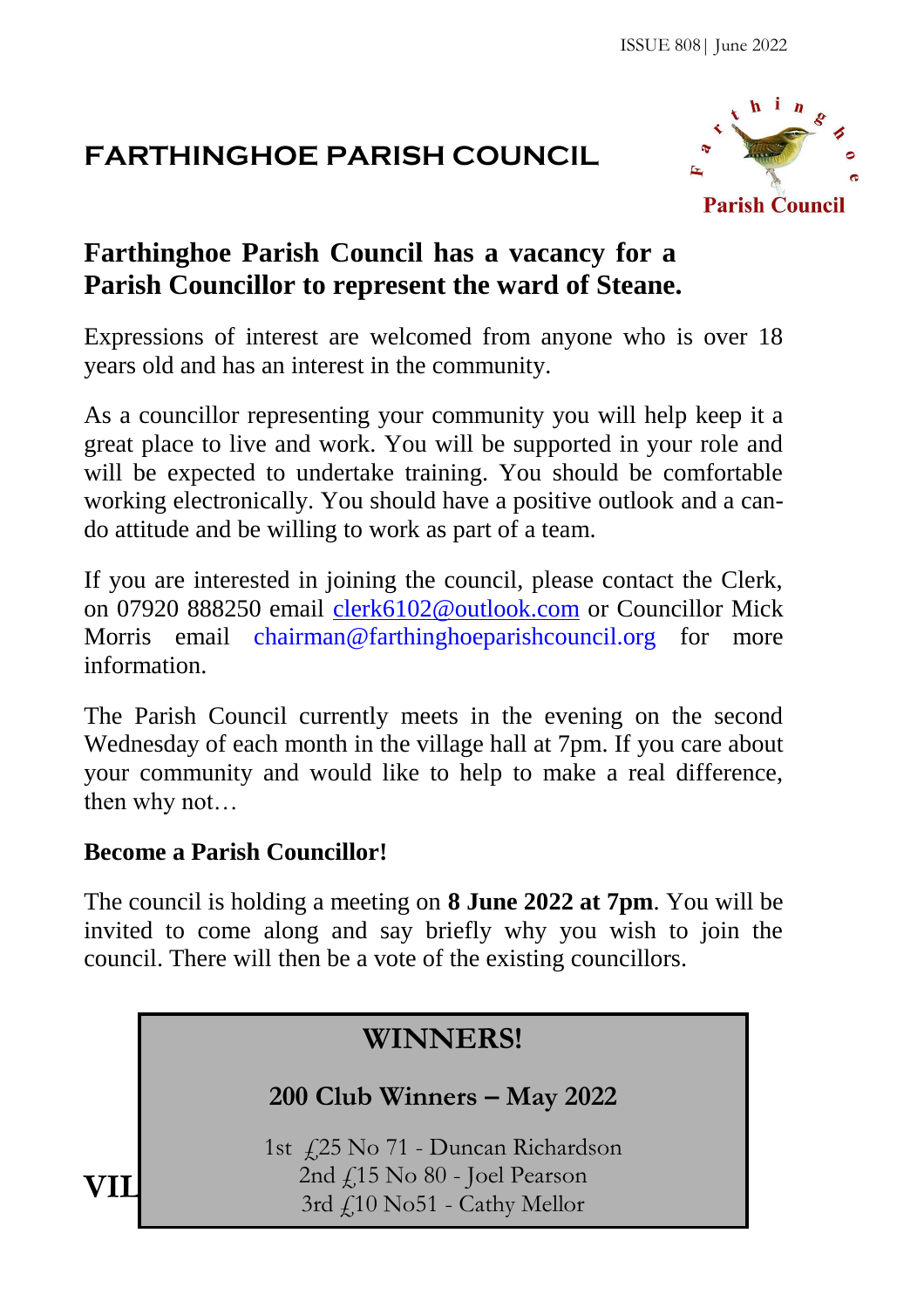## **Coffee, Cake and Chat**

On Friday, June 3rd, from 10 – 11am in the Church. There will be a raffle. Come and see the Church decorated for the Queen's Platinum Jubilee! All welcome!

## **Church Cleaning**

On Tuesday, June 14<sup>th</sup>, from 8.30am. Many hands make light work!



# **MEMORIES OF THE QUEEN'S SILVER JUBILEE 1977**

At the ripe old age of eight, we had just moved from Bicester to Plympton in Devon when my late father, Ian, was posted to the Royal Navy's Maritime Communications Headquarters in Plymouth: not only a new home and a new school to deal with, but the frenzied excitement of an impending Jubilee. At the time, I had no idea what a Jubilee (of any colour) was and even less that there was a second verse to our National Anthem.

Woodford Primary School was a revelation after the musty, crusty, canewielding Victorian austerity of Oxford House in Bicester: a nature reserve, a swimming pool and a sports field. Moreover, there were plenty of classmates from military families who were determined to make the most of the Jubilee celebrations and we launched ourselves into preparations wholeheartedly; with the notable exception of making bunting, a task which soon lost its appeal with the tedium of repetition.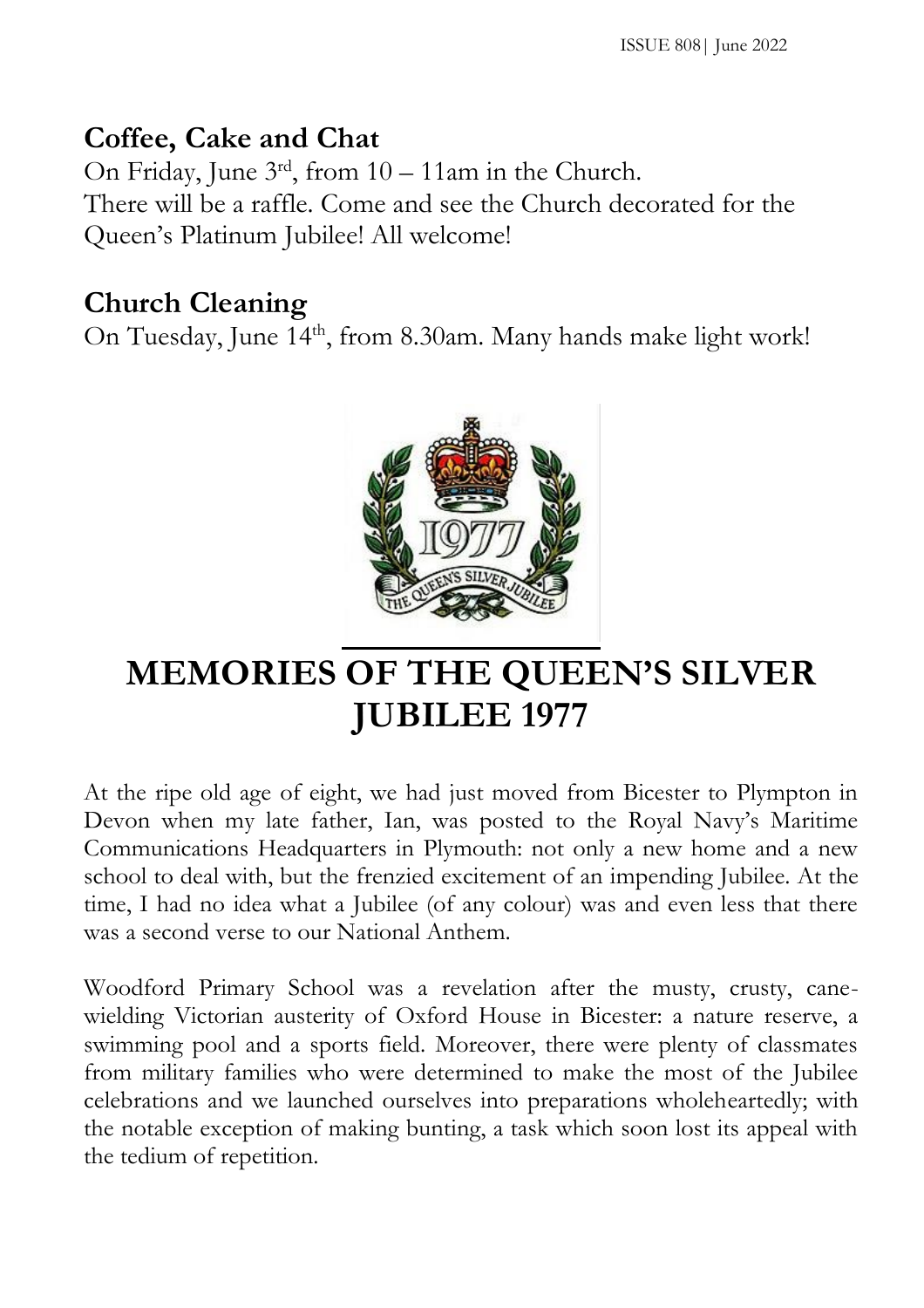Crowns, orbs and sceptres were, however, a different kettle of fish entirely and our four school 'houses' (named after famous local ships – mine being Revenge) soon became fiercely competitive. Pity our poor parents whose offspring became increasingly strident in demanding the very best of raw materials necessary to assemble acceptable facsimiles of various elements of the Crown Jewels. Whilst our teachers advised that cotton wool was adequate for ermine and blobs of varnished poster paint were a good match for precious stones, we begged to differ – after all, precious House-Points were at stake! This meant only one thing: a trip to the haberdashery department of Dingles department store in Plymouth which proved to be an experience worthy of an episode of *Are You Being Served?*

Furnished with the necessary paste gemstones, gold beads, purple cloth and fake white fur by a rather haughty lady who really could have passed for Mrs Slocombe, I boarded the bus back to Plympton to construct my pride and joy: a Coronation crown.

Sadly, the 'quality' of the raw ingredients did not translate into excellence in execution and despite my best efforts, the object that was presented to my eager classmates looked more like a partially deflated gold and purple Space Hopper with a few gaudy trimmings. It was certainly no match for their resplendent orbs and sceptres; a salutary lesson for a callow eight year old to listen to a teacher's wiser counsel.

Thankfully my sense of embarrassment and shame wasn't to last long as in spite of my best efforts to sabotage our house's chances, my colleagues proved rather more skilled in the manufacture of fake Crown Jewels and we came away with a healthy haul of House-Points – my contribution being a paltry single point 'for effort'.

It's hard to believe that 45 years have separated my first experience of a Jubilee with that of my sons, Max and Monty. Farthinghoe School celebrated in a much more appropriate style with a Commonwealth Food Day where each pupil made a national dish from a wonderfully diverse group of countries rather than trying to emulate baubles. I'd like to think that Her Majesty would approve.

## **Nick Hunt, Ed.**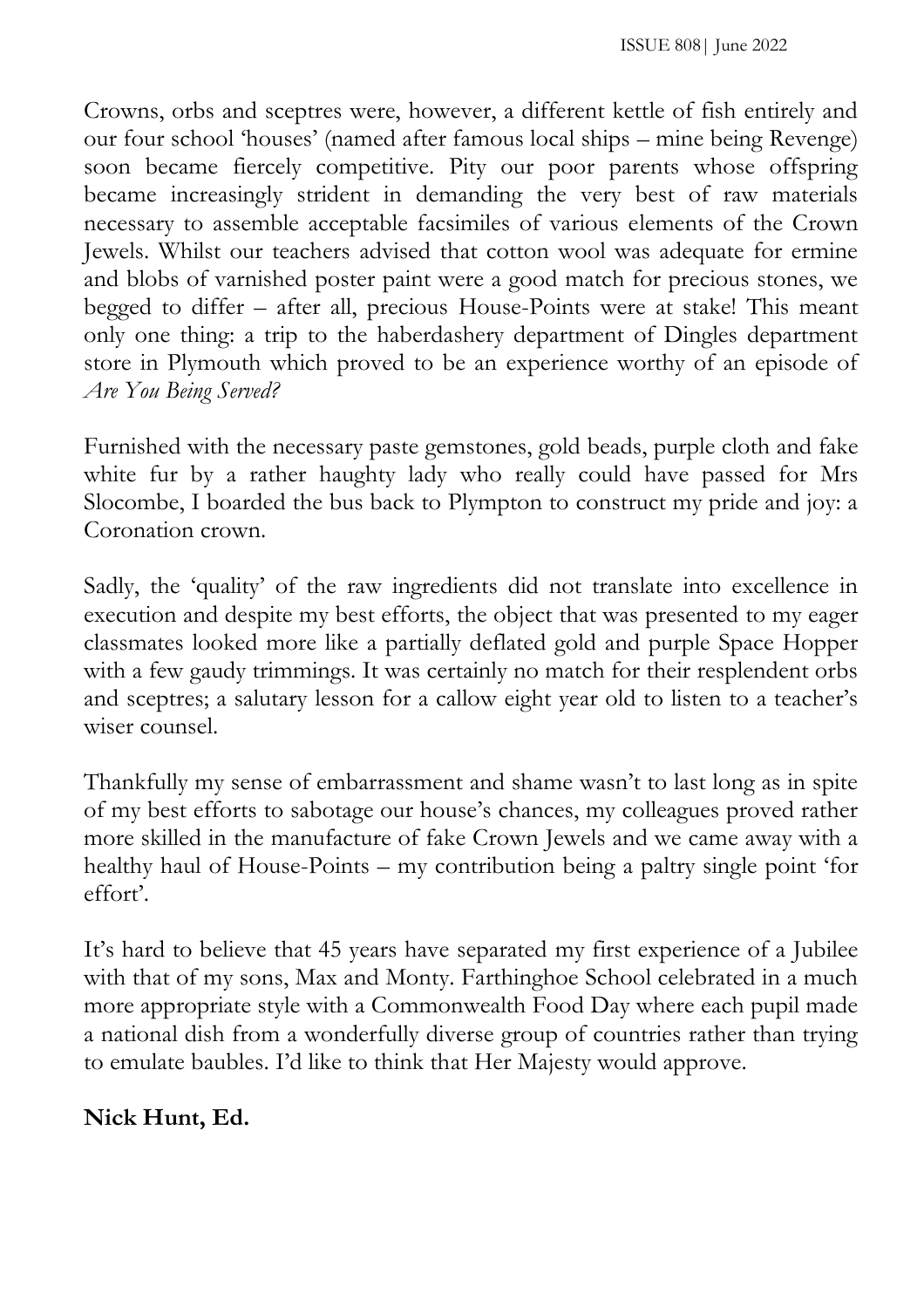#### **FROM KATHARINE HOUSE HOSPICE, ADDERBURY**

For inclusion in your May edition (By email)

It's a busy time at the hospice with so many events and services opening up again. Whether you join us to take on a challenge, sign up to be a volunteer or shop with us – your support makes a difference! Without the generosity of our wonderful community, we couldn't keep caring for local people when they need us the most. Thank you!

#### **Walk this way!**

Our Fundraising Team is busy getting ready for the Moonlight Walk on Saturday 16 July. This year, we're going back to the 80s for our flagship fundraising event – and it's going to be spectacular. Get the date in your diary and tell your family and friends. Tickets are available on our website now. khh.org.uk/moonlight

#### **Given HALF a chance…**

The Oxford Half Marathon is back on 16 October! Join Team Katharine House for the 13.1 mile run around Oxford's most iconic landmarks and help raise money for our hospice. We'll be there to support you every step of the way. All runners will receive a branded running vest, as well as expert fundraising advice and top tips on training. Sign up now! khh.org.uk/oxford

#### **Dig deep for a good cause**

If you love spending time in the great outdoors, then don't miss out on our Open Garden events throughout the spring and summer months. We have some fabulous villages taking part, as well as some private tours and events with limited availability. You can find the full list of our Open Gardens on our website. khh.org.uk/gardens

#### **Welcome return**

Our Living Well programme of events is back up and running on Mondays and Thursdays! We are now able to offer bookable sessions for patients and family members to take part in art/craft & photography, mindfulness, hand massage and reflections. We welcome referrals from carers and families of people with a life-limiting illness over the age of 18. If you would like to find out more about Living Well or book one of our sessions, please contact the Living Well team on 01295 228500 or visit the website. khh.org.uk/livingwell

#### **Art with heART**

We're on the lookout for Volunteer Artists to support with our Living Well sessions. Could it be you? You don't need to be a modern-day Monet or a budding Banksy! We're looking for people with a keen interest in art who can share knowledge or teach new techniques to encourage our patients to achieve their goals. Without our wonderful volunteers we couldn't offer these valuable sessions to our patients – so we'd love to hear from you. khh.org.uk/volunteer

#### **Did you know…?**

As well as our six local shops we also have an eBay store selling a wide variety of items, ranging from men's and women's fashion, through to books and DVDs. So if you can't make it into one of our town centre shops, why not take a look online from the comfort of your own home? khh.org.uk/ebay

#### **Find out more**

Head to our website for more details, events and news: khh.org.uk.

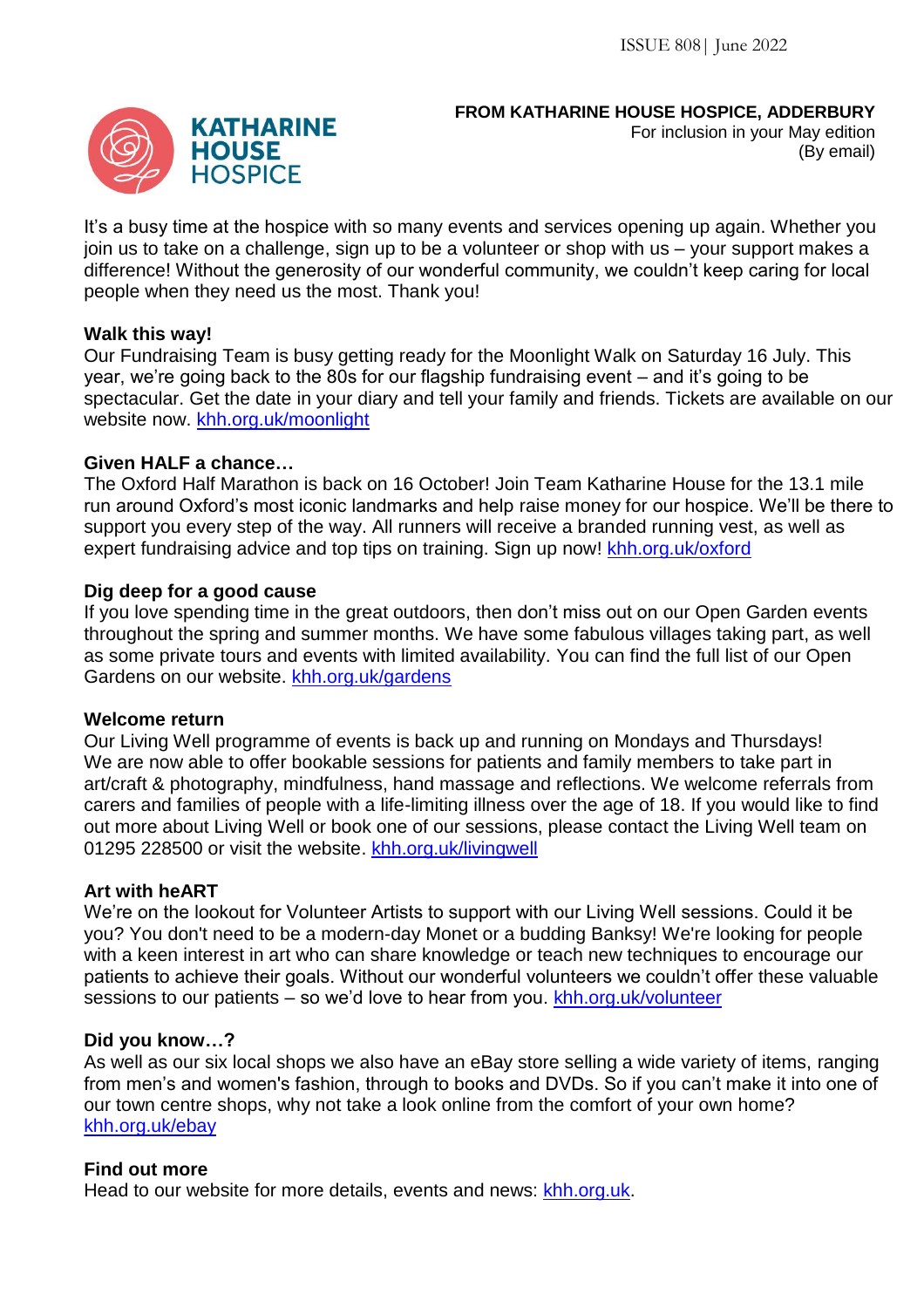# **Astwick Vale Benefice June 2022**

| <b>DATE</b>                  | TIME/                   | <b>CHURCH/LEADER</b>  | <b>READINGS</b>     |
|------------------------------|-------------------------|-----------------------|---------------------|
| <b>Altar Colour</b>          | <b>SERVICE</b>          |                       |                     |
| $5th$ June                   | 9:00 Holy Com,          | Farthinghoe SC        | Josh 1: 1-9         |
| Red                          | with                    |                       | Romans 13: 1-10     |
| <b>Queens Platinum</b>       | thanksgiving            |                       | Matthew 22: 16-22   |
| Jubilee.                     | 10.00                   | Aynho TR              |                     |
| (Pentecost)                  | Thanksgiving            |                       |                     |
|                              |                         |                       |                     |
|                              | 11:00                   | Hinton SC             |                     |
|                              | Thanksgiving            |                       |                     |
|                              |                         |                       |                     |
| $12th$ June                  | 9.30am Holy             | Croughton TR          |                     |
| white                        | Com                     |                       | Prov 8: 1-4, 22-31  |
| <b>Trinity Sunday</b>        | 9.30am                  | <b>Farthinghoe SC</b> | Rom 5: 1-5          |
|                              | Morning                 |                       | John 16: 12-15      |
|                              | Worship                 |                       |                     |
|                              | 10.00 Morning           | Aynho Lay Led         |                     |
|                              | Worship                 |                       |                     |
|                              | 11.00 Holy Com          | Evenley SC            |                     |
|                              | 6pm Evening             | <b>Steane SM</b>      | Psalm73; 1-3, 16-28 |
|                              | prayer                  |                       |                     |
|                              |                         |                       |                     |
| 19th June                    | 10.30am                 |                       | Isa 65: 1-9         |
| Green                        | <b>Benefice Service</b> | Evenley SC/HW         | Gal 3: 23-end       |
| 1 <sup>st</sup> Sunday after | Holy Com                |                       | Luke 8: 26-39       |
| Trinity                      | Revd Hugh's             |                       |                     |
|                              | relicensing             |                       |                     |
|                              |                         |                       |                     |
| 26 <sup>th</sup> June        | 9.30am Holy             | Aynho SC              |                     |
| Green                        | Com                     |                       | 1 kings 19: 15-16,  |
| 2 <sup>nd</sup> Sunday after |                         |                       | 19-end              |
| Trinity                      | 9.30am Morning          | Evenley ML            | Gal 5: 1, 13-25     |
|                              | Worship                 |                       | Luke 9: 51-end      |
|                              |                         |                       |                     |
|                              | $11:00 M$ Worship       | Croughton TR          |                     |
|                              |                         |                       |                     |
|                              | 11.00 Holy Com          | Hinton SC             |                     |
|                              |                         |                       | Psalm 59            |
|                              | 4pm Evening/P           | Farthinghoe Lay Led   |                     |
|                              |                         |                       |                     |